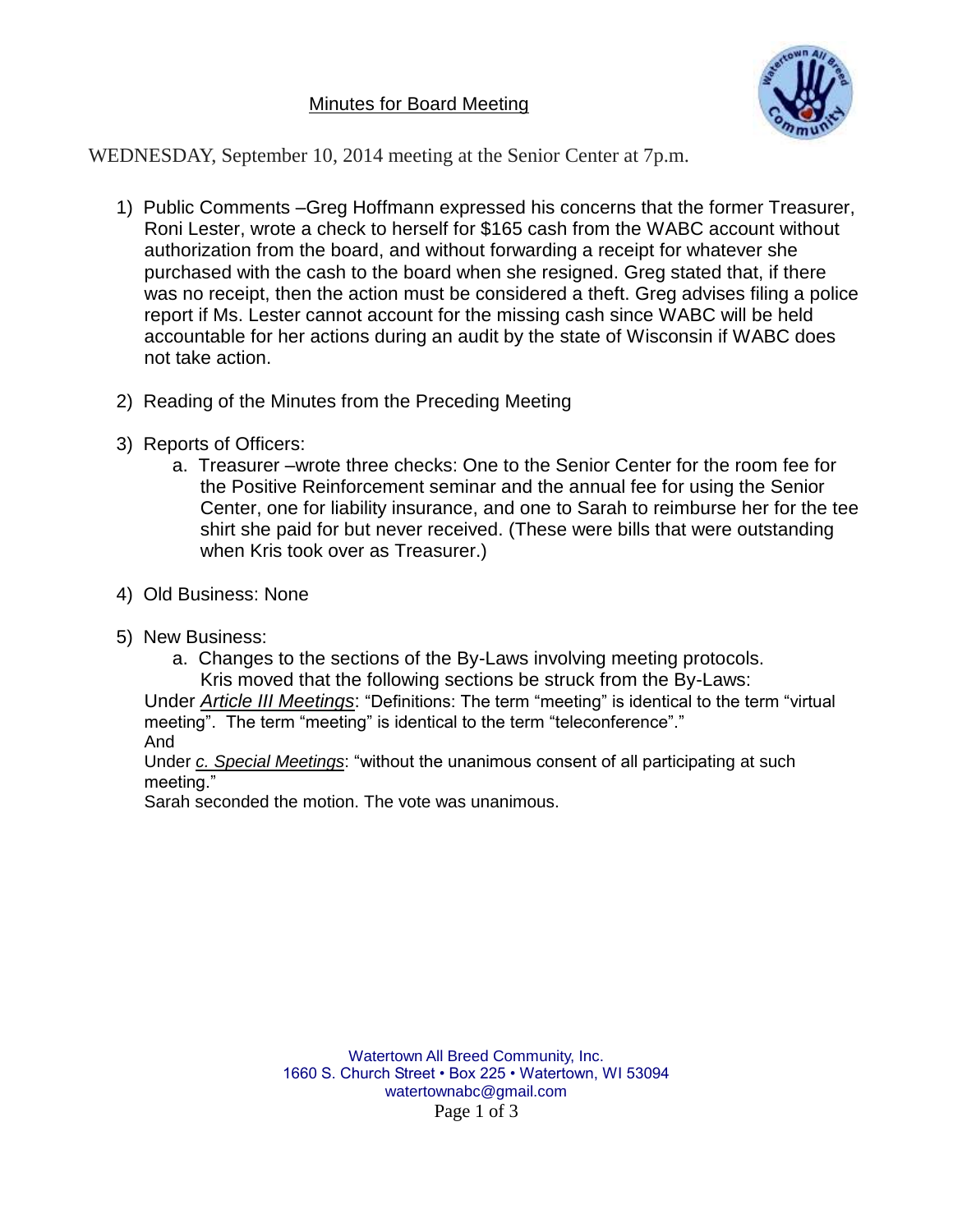

WEDNESDAY, September 10, 2014 meeting at the Senior Center at 7:30p.m.

- 1) Public Comments: Steve gave an update on the dog weight-pull event.
- 2) Reading of the Minutes from the Preceding Meeting.
- 3) Reports of Committees:
	- a. Boomer dog park: 4 spools have been delivered to the park for us to sand, paint, or cover so they can be moved inside the park for the dogs to play on.
	- b. Brandt Quirk –The appraisal was turned in for review to DOT, hopefully get something back in next couple of weeks.
	- c. Dog Training –We have a class starting at Tractor Supply next week, and there are still 4 openings for the class. Students will need to bring their own chairs.
	- d. Events
		- 1. Preparing spools for the dog park: Gail is investigating covering the horizontal surfaces of the spools with indoor/outdoor carpeting. Steve cautioned us about the adhesive used for the carpeting, and Gail will be asking established dog play facility owners in Waukesha what has worked best for them. We plan to paint the vertical portions of the spools, but Kris noted that we should avoid red or pink colors, since these colors have an adverse affect on the dog's behavior. There was also discussion on how best to use and stack the spools to provide shade and tunnels for the dogs to enjoy. The Dog Park Committee will have their next meeting at the park after Gail gets the information we need to move forward. Kris and Steve offered the use of generators for the project as needed.
		- 2. Planing the next educational event: Kris thought late October would be a good time for the presentation. Steve reminded everyone that October  $18^{th}$ -19<sup>th</sup>, and 25<sup>th</sup> had conflicting events.
		- 3. Committee Appointments:
			- 1. Event Committee: Greg, Laurie
			- 2. Dog park committee Kris, Arline, Greg

## 4) Old Business:

a. Tee Shirt purchase project: All agreed to go with the color blue and the type of sample Gail brought to the meeting. The group decided to have the WABC acronym on the left shoulder in front, and a large WABC logo on the back. Gail will get updated pricing from the vendor and then Kris will take the orders.

> Watertown All Breed Community,Inc. 1660 S. Church Street • Box 225 • Watertown, WI 53094 watertownabc@gmail.com Page 2 of 3